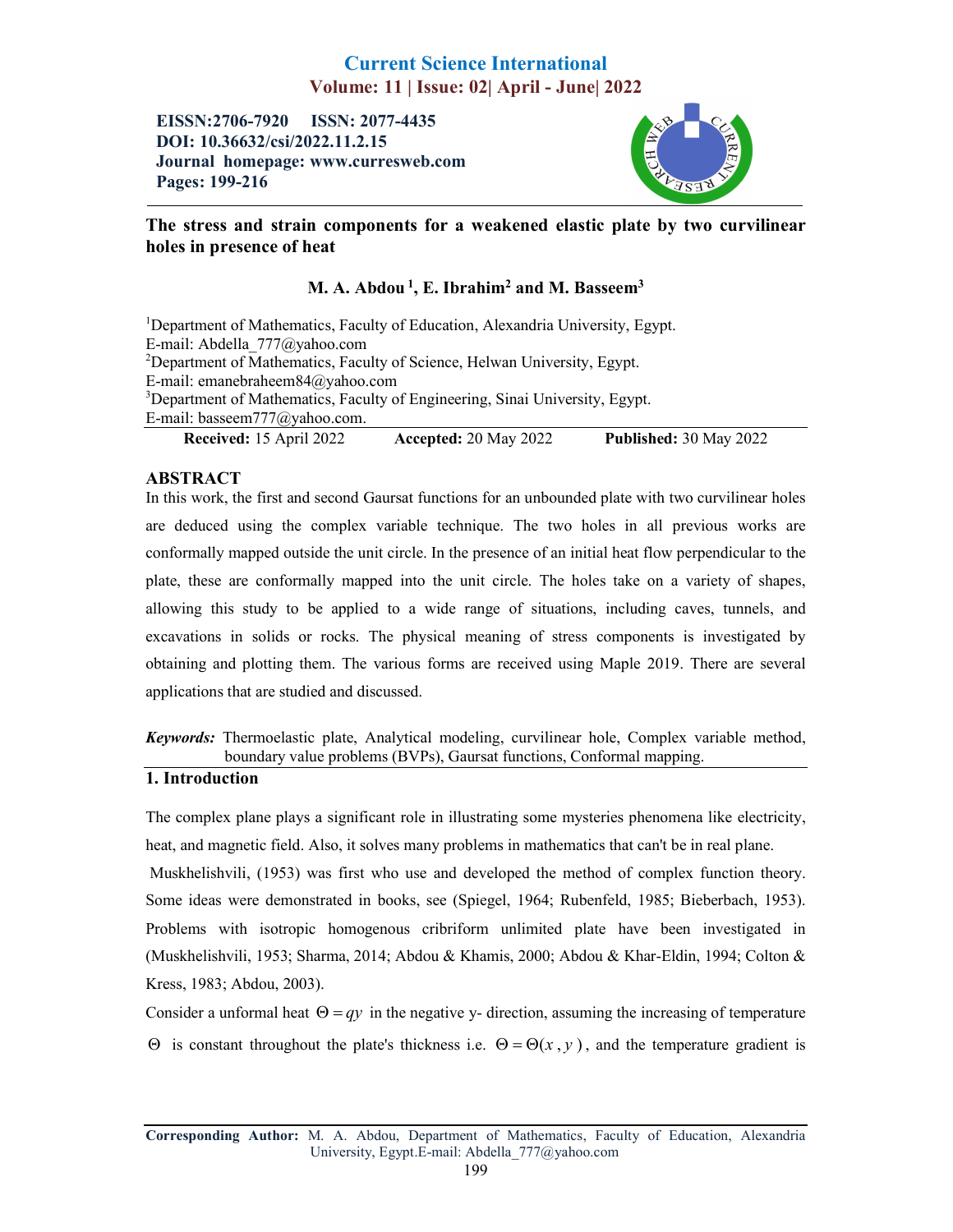constant. Because of an insulated curvilinear hole C, heat is distributed uniformly, therefore the heat

equation must obey the equations. 
$$
\nabla^2 \Theta = 0, \nabla^2 = \frac{\partial^2}{\partial x^2} + \frac{\partial^2}{\partial y^2}, \dots
$$
 (1.1)

$$
\frac{\partial \Theta}{\partial n} = 0, r = r_o. \tag{1.2}
$$

Where n is the normal unit vector of the surface.

The plane theory of elasticity's main problems is just like finding two analytic functions.  $\phi(z)$  and  $\psi(z)$  of one complex argument  $z = x + iy$ , these functions, for a point t on the boundary, satisfy the boundary conditions

$$
K \phi_1(t) - t \phi_1'(t) - \overline{\psi_1(t)} = f(t). \tag{1.3}
$$

If  $K = -1$  and  $f(t)$  is a given function of stress, it is called the first fundamental **BVPs** (the stress

**BVPs).** Putting 
$$
K = \chi = \frac{\lambda + 3\mu}{\lambda + \mu}, \lambda = \frac{E}{(1 - 2\nu)(1 + \nu)}, K
$$
 is called the thermal conductivity and

 $f(t)$  is a given function of displacement, we have the second fundamental **BVPs** (the displacement BVPs).

The complex potential analytic functions  $\phi_1(t)$  and  $\psi_1(t)$  are:

$$
\phi_1(\zeta) = -\frac{S_x + iS_y}{2\pi(1+\chi)} \ln \zeta + c\Gamma \zeta + \varphi(\zeta), \qquad (1.4)
$$

and

$$
\psi_1(\zeta) = \chi \frac{(S_x - iS_y)}{2\pi (1 + \chi)} \ln \zeta + c\Gamma^* \zeta + \psi(\zeta). \tag{1.5}
$$

Here,  $S_x$ , and  $S_y$  are the vector components of all outer forces acting on the boundary's resulting vector components;  $\Gamma$ , and  $\Gamma^*$  are complex constants,  $\varphi(\infty) = 0$ ,  $\psi(\infty) = 0$ .

The components of stresses are given by, see (Jaha & Abdou, 2011; Abdou & Aseeri, 2009; Bayones & Alharbi, 2015).

$$
\sigma_{xx} = 2G \left[ \frac{-1}{2} \left( \frac{\partial^2 \phi}{\partial y^2} - \frac{\partial^2 \phi}{\partial x^2} + 2\lambda \Theta \right) + \text{Re}[2\phi'(z) - M(z, \bar{z})] \right], \qquad (1.6)
$$
\n
$$
\sigma_{yy} = 2G \left[ \frac{1}{2} \left( \frac{\partial^2 \phi}{\partial y^2} - \frac{\partial^2 \phi}{\partial x^2} - 2\lambda \Theta \right) + \text{Re}[2\phi'(z) + M(z, \bar{z})] \right], \qquad (1.7)
$$

and,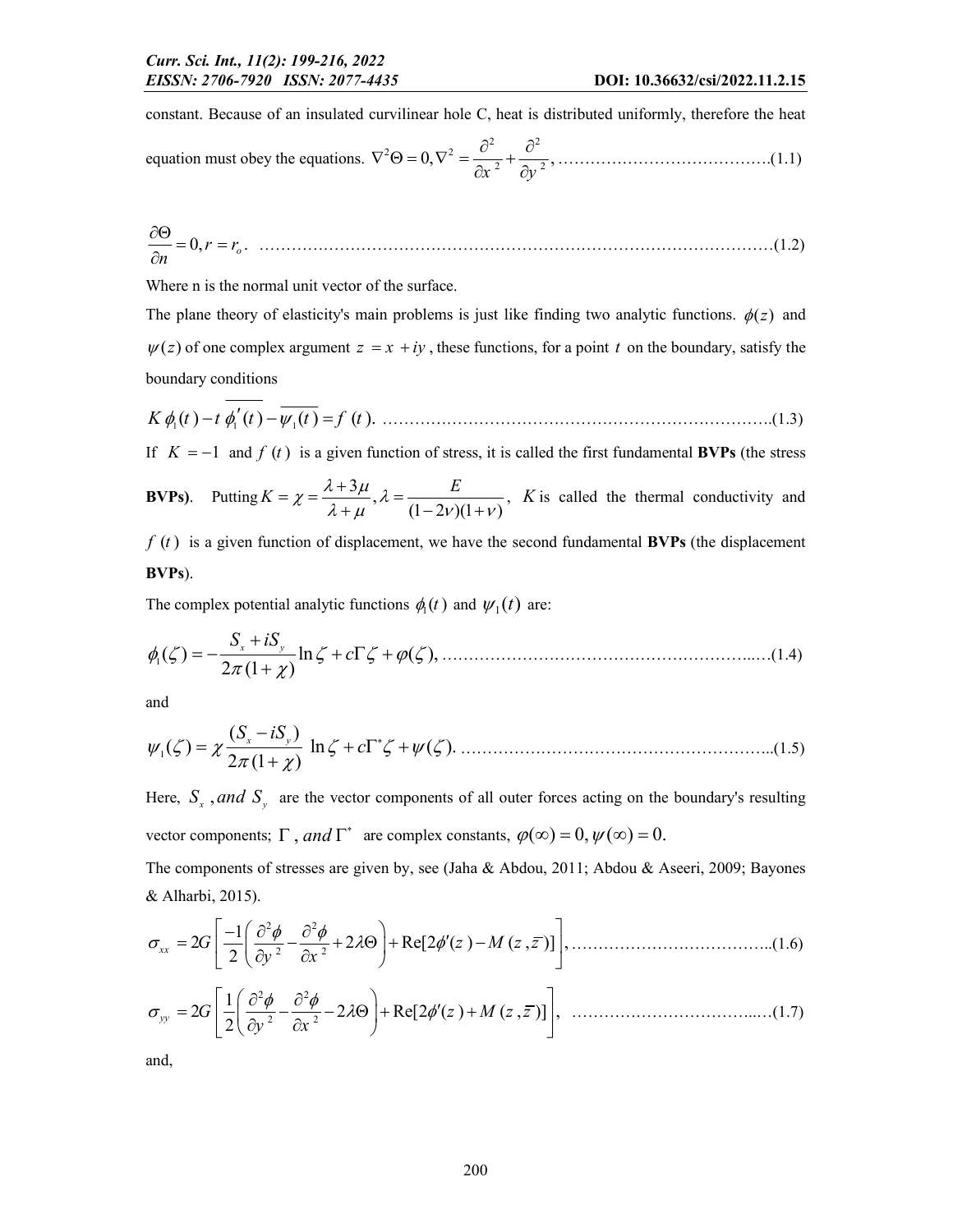$$
\sigma_{xy} = 2G \left[ \frac{\partial^2 \phi}{\partial x \partial y} + \text{Im} \{ M(z, \overline{z}) \} \right],
$$

……………………………………………………………...(1.8) where,  $M(z, \overline{z}) = \overline{z} \phi''(z) + \psi'(z)$ .

The rational mapping

1 2 1 2 1 1 1 2 1 2 ( ) , 0 , (1 )(1 ) *m m z c c c n n n n* ……………………………………….(1.9)

where  $z'(\zeta)$  does not vanish or become infinite inside the unit circle  $\gamma$ , has been used.

Here, we will map the boundary of the given *C* region bounded by the middle plane of the plate in the  $z$ -plane ( $z = x + iy$ ), by using the same rational mapping but the origin lies inside the hole. Hence, the conformal mapping used will be modified as

$$
z = c\omega(\zeta) = c \frac{\zeta^{-1} + m_1 \zeta + m_2 \zeta^2}{(1 - n_1 \zeta)(1 - n_2 \zeta)}, (c > 0, n_1 \neq n_2, (|n_1 \zeta|; |n_2 \zeta| < 1). \tag{1.10}
$$

Where,  $m_1, m_2, n_1, n_2$  are real parameters,

### 2. Rational mapping

Here, we will compare between the shapes of hole in the following cases

1.  $n_1$  *or*  $n_2 = 0, m_1, m_2 \neq 0$ . Here, the conformal mapping  $1 \cdot m \cdot 1 \cdot m \cdot 2$  $z = c \frac{\zeta^{-1} + m_1 \zeta + m_2 \zeta^2}{1 - n \zeta}.$ *n*  $\zeta^{-1} + m_1 \zeta + m_2 \zeta$  $= c \frac{\zeta^{-1} + m_1 \zeta +}{1 - n \zeta}$ 

II. 
$$
m_1 = 0, n_1, n_2, m_2 \neq 0, n_1 \neq n_2
$$
.

Here, the conformal mapping 
$$
z = c \frac{\zeta^{-1} + m_2 \zeta^2}{(1 - n_1 \zeta)(1 - n_2 \zeta)}
$$
.

III. 
$$
m_2 = 0, n_1, n_2, m_1 \neq 0, n_1 \neq n_2
$$
.

Here, the conformal mapping 1 1  $z = c \frac{\zeta^{-1} + m_1 \zeta}{(1 - n_1 \zeta)(1 - n_2 \zeta)}.$  $n_1 \zeta (1 - n)$  $\zeta^{-1}+m_1\zeta$  $= c \frac{\zeta^{-1} + m_1 \zeta}{(1 - n_1 \zeta)(1 - n_2 \zeta)}$ 

IV. 
$$
n_1 = n_2 \neq 0, m_1, m_2 \neq 0.
$$

Here, the conformal mapping  $1 \cdot m \cdot 1 \cdot m \cdot 2$  $z = c \frac{\zeta^{-1} + m_1 \zeta + m_2 \zeta^2}{(1 - n \zeta)^2}.$ *n*  $\zeta^{-1}$  +  $m_1\zeta$  +  $m_2\zeta$  $= c \frac{\zeta^{-1} + m_1 \zeta +}{(1 - n \zeta)}$ 

We used the same numbers in all cases, to find how the condition effects on each case.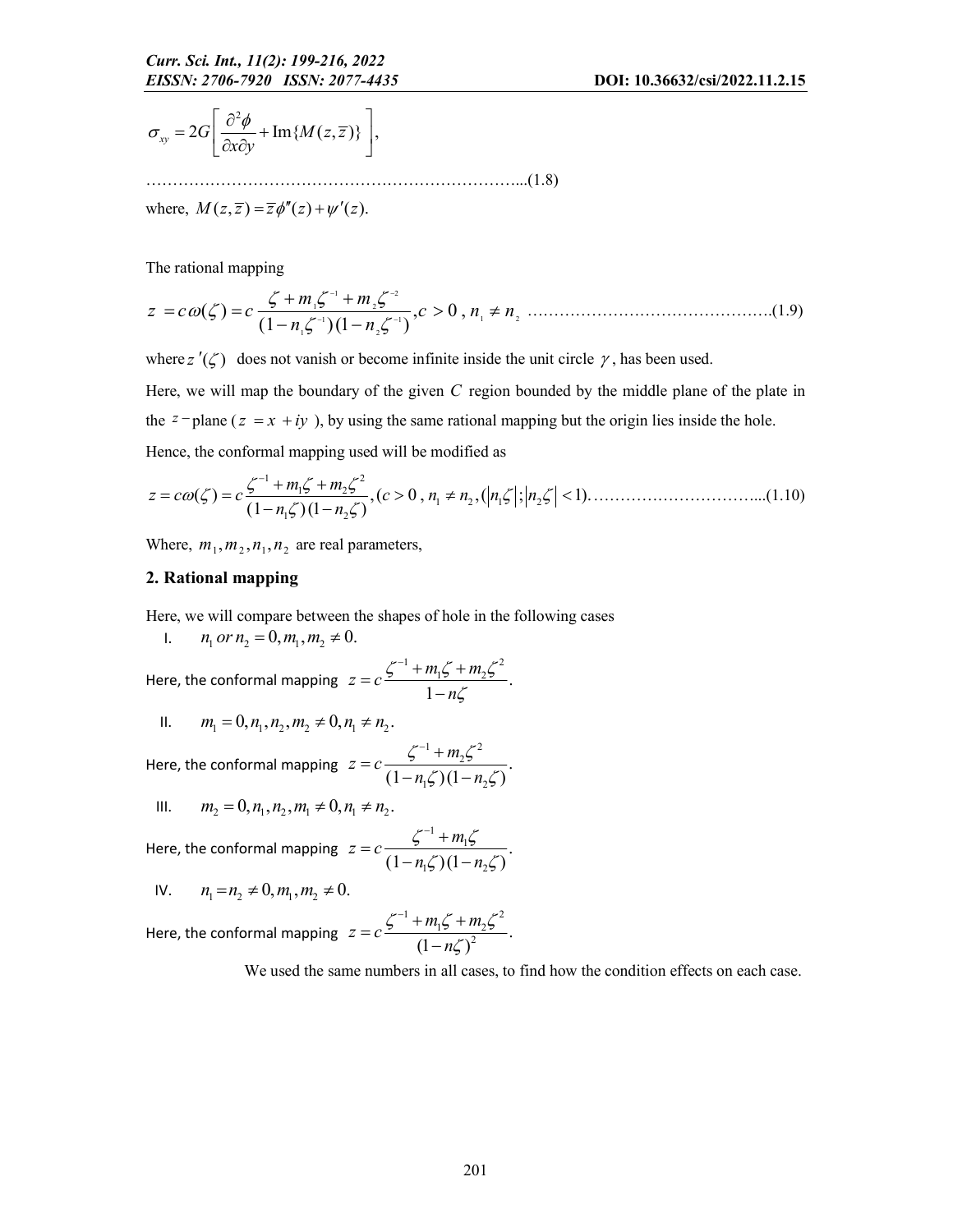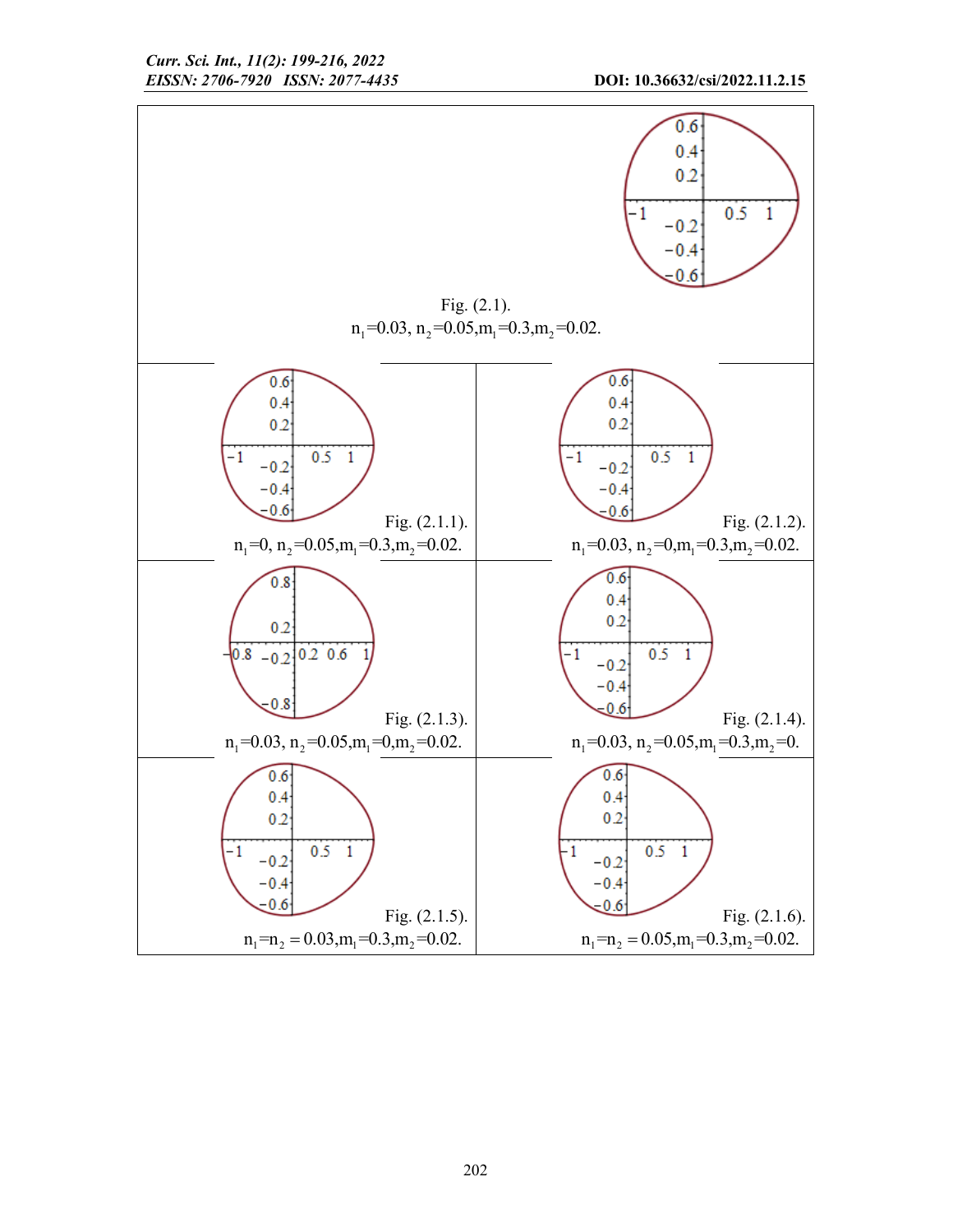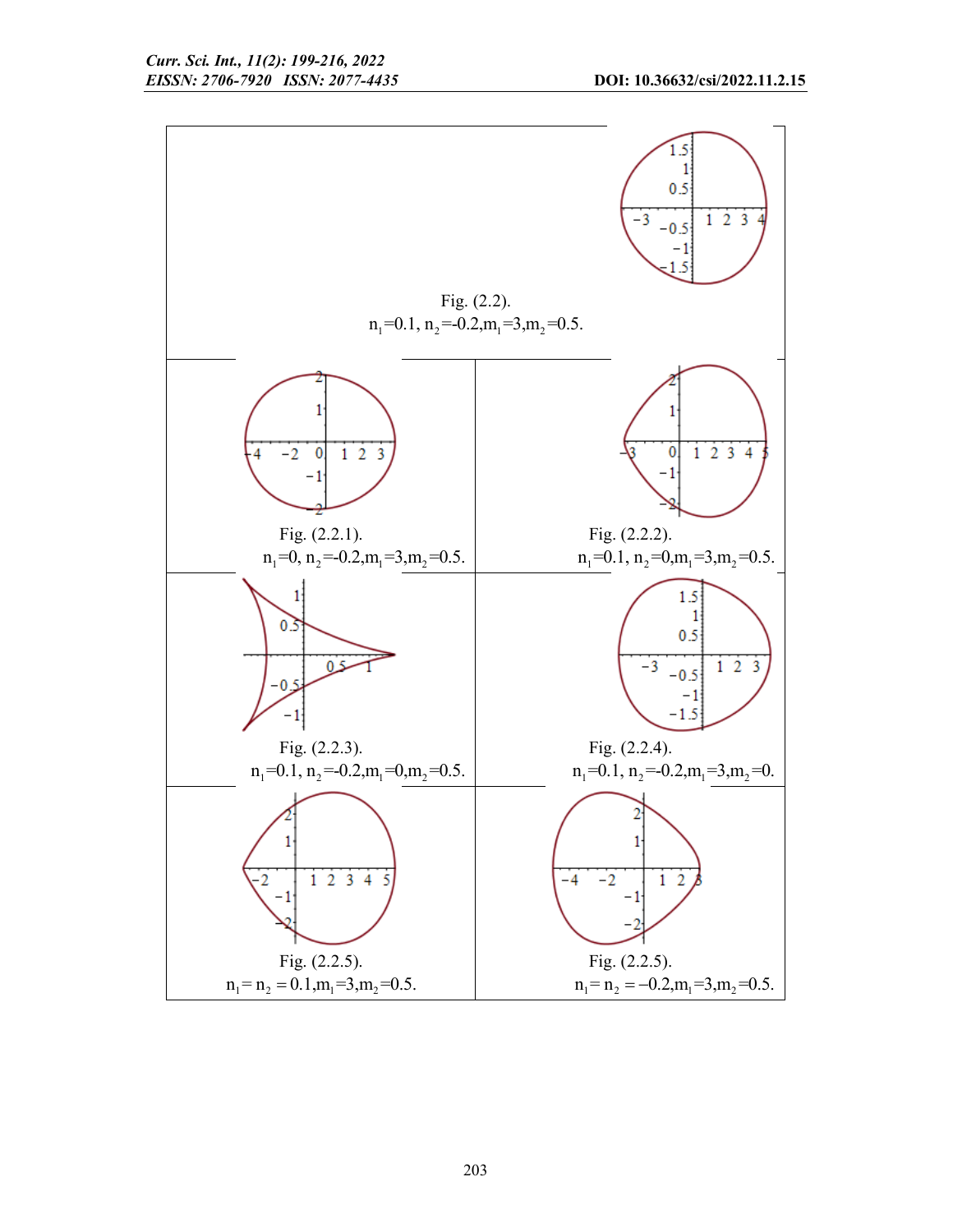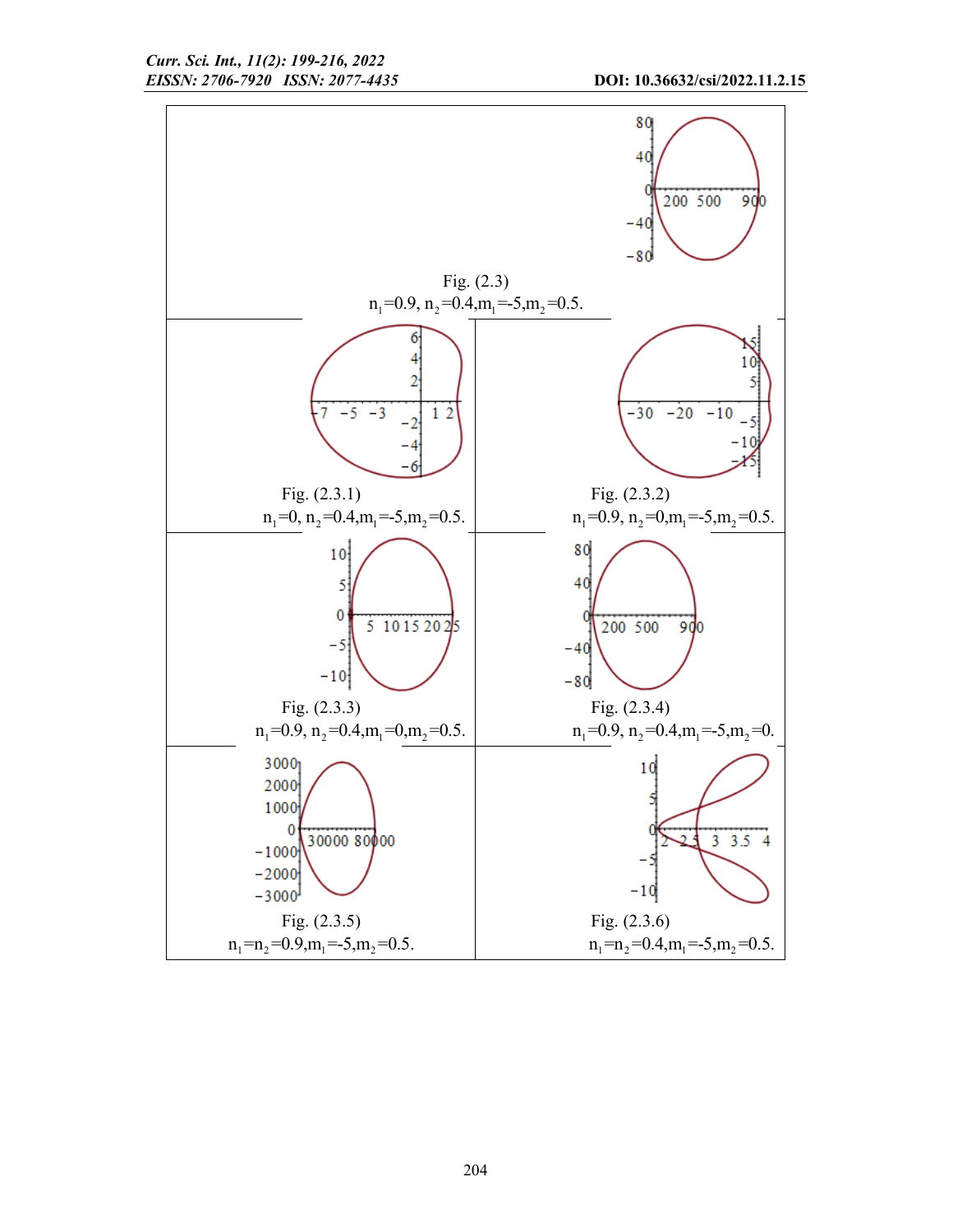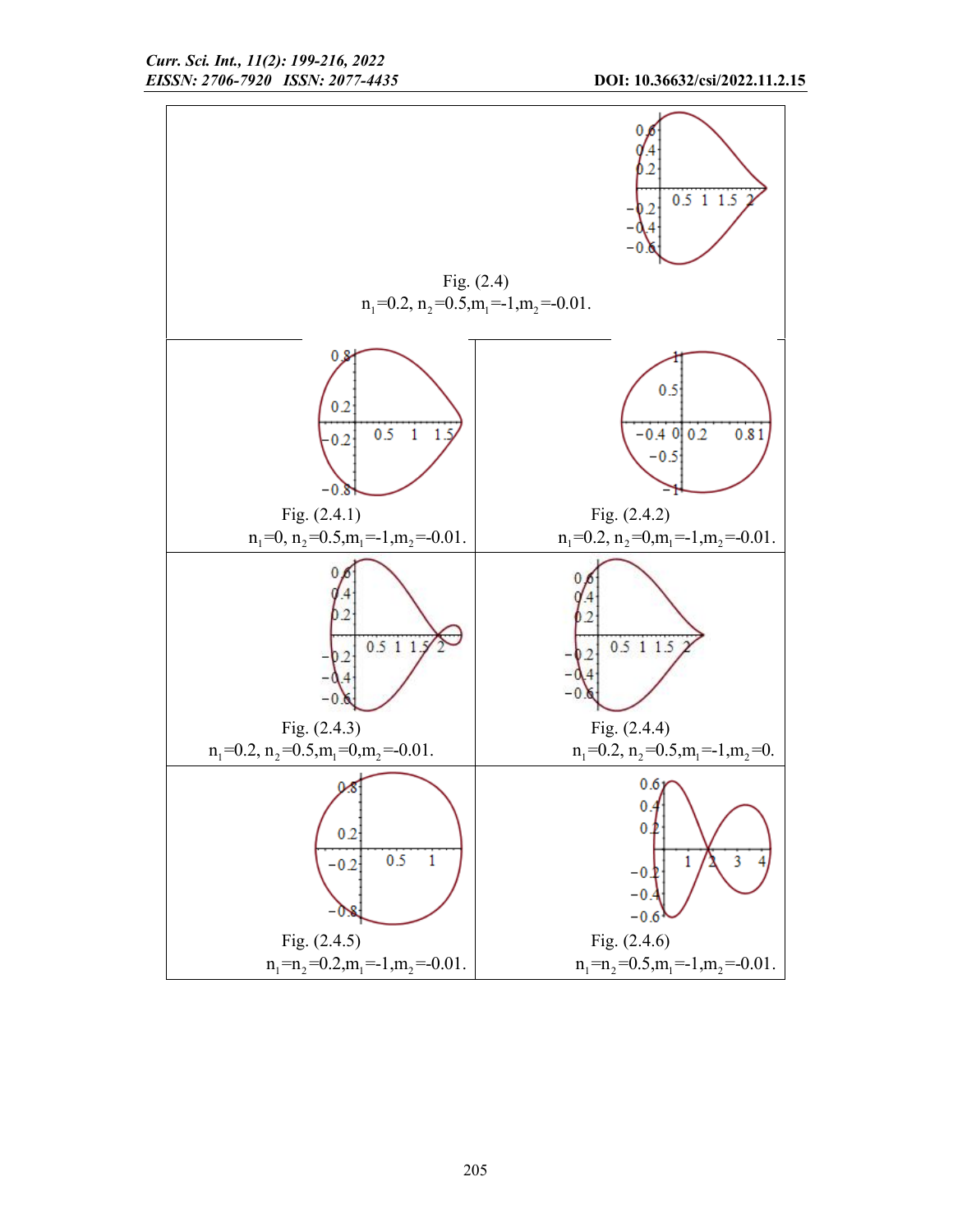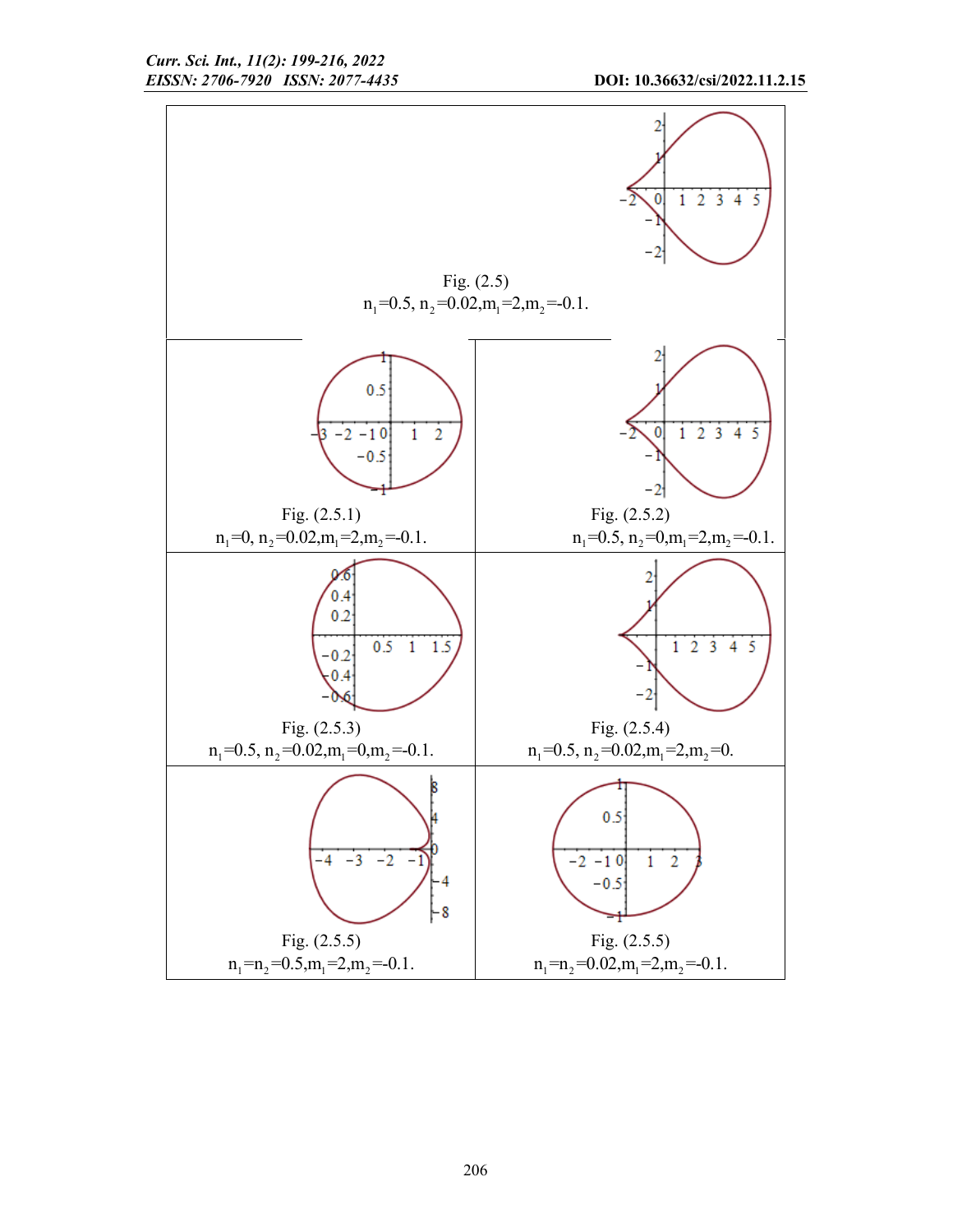- 1. It seems that all figures are similar about  $x axis$ .
- 2. In Fig. (2.1), the general case is when  $n_1 = 0.03$ ,  $n_2 = 0.05$ ,  $m_1 = 0.3$ ,  $m_2 = 0.02$ , it is obvious that all the special cases are as same as the original one, except in case of  $m_1 = 0$ .
- 3. In Fig. (2.2),  $n_1 = 0.1$ ,  $n_2 = -0.2$ ,  $m_1 = 3$ ,  $m_2 = 0.5$ , all cases are different from each other. When  $n_1 = 0$ , there is enlargement in  $y - axis$  only, while when  $n_2 = 0$ , the enlargement in both axes. When  $m_1=0$ , the shape of hole is completely changed, while when  $m_2=0$ , there is a little reduction in  $x - axis$ . When  $n_1 = n_1 = 0.1 \& n_1 = n_1 = -0.2$ , the two figures are almost the same but inverse to each other.
- 4. In Fig. (2.3), the general case is when  $n_1 = 0.9, n_2 = 0.4, m_1 = -5, m_2 = 0.5,$  in case of  $n_1 = 0 < n_2 = 0$ , the shape of holes is changed and there is a big reduction in figs. (2.3.1) -(2.3.2). when  $m_2=0$ , it is like as same as Fig. (2.3), but when  $m_1=0$ , there is reduction in area keeping the same shape of general case. When  $n_1 = n_2 = 0.9$ , a big enlargement in the area of holes occurred, while when  $n_1 = n_2 = 0.4$ , there is a singularity point.
- 5. In Fig. (2.4), the general case is when  $n_1 = 0.2$ ,  $n_2 = 0.5$ ,  $m_1 = 1$ ,  $m_2 = -0.01$ . When  $n_1 = 0$ , the shape of hole is somewhat like the original one, while when  $n_2 = 0$ , it is completely changed. when  $m_1 = 0$ , there is a singularity point, while when  $m_2 = 0$ , the shape of hole is identical as the general one. When  $n_1 = n_2 = 0.2$ , the shape of holes is completely changed, in the other hand when  $n_1 = n_2 = 0.5$ , there is a singularity point.
- 6. In Fig. (2.5), the general case is when  $n_1 = 0.5$ ,  $n_2 = 0.02$ ,  $m_1 = 2$ ,  $m_2 = -0.1$  in case of  $n_1 = 0 & n_1 = n_2 = 0.02$ , the shape of hole is somewhat like circle, when  $n_2 = 0 & m_2 = 0$ , the shape of hole is as same as the general one, when  $m_1 = 0 & \text{for } n_1 = 0.5$ , the shape of hole is completely changed.
- 7. The Figs. (2.3.6), (2.4.3) and (2.4.6) have singularity points and this are in valid figures.

#### 3. Gaursat functions (analytic potential complex functions) :

After using the conformal mapping (1.10), we can write the function  $\frac{\omega(\zeta)}{\omega'(\zeta)}$  $(\zeta^{-\mathfrak{l}})$  $\frac{\omega(\zeta)}{\omega'(\zeta^{-1})}$  as,

1 1 ( ) ( ) ( ), ( ) …………………………………………………………………..……..(3.1) 1 2 2 2 2 1 2 1 2 1 2 3 2 1 2 1 2 1 1 1 2 1 2 ( ) , <sup>1</sup> ( )(1 ) (1 ) , 1,2. (1 )[ (2 ) (1 ) (1 2 ) 3 ] *j j j j j j j j j j j j j j j h n n n mn m n n nn h j n n m n nn n m n n n nn nn* …………...……(3.2)

 $\beta(\zeta^{-1})$  is a regular function for  $|\zeta|$  < 1.

Hence, the formula  $(1.1)$  after using Eqs.  $(1.2)$  and  $(1.3)$  with the aid of  $(3.1)$ , yields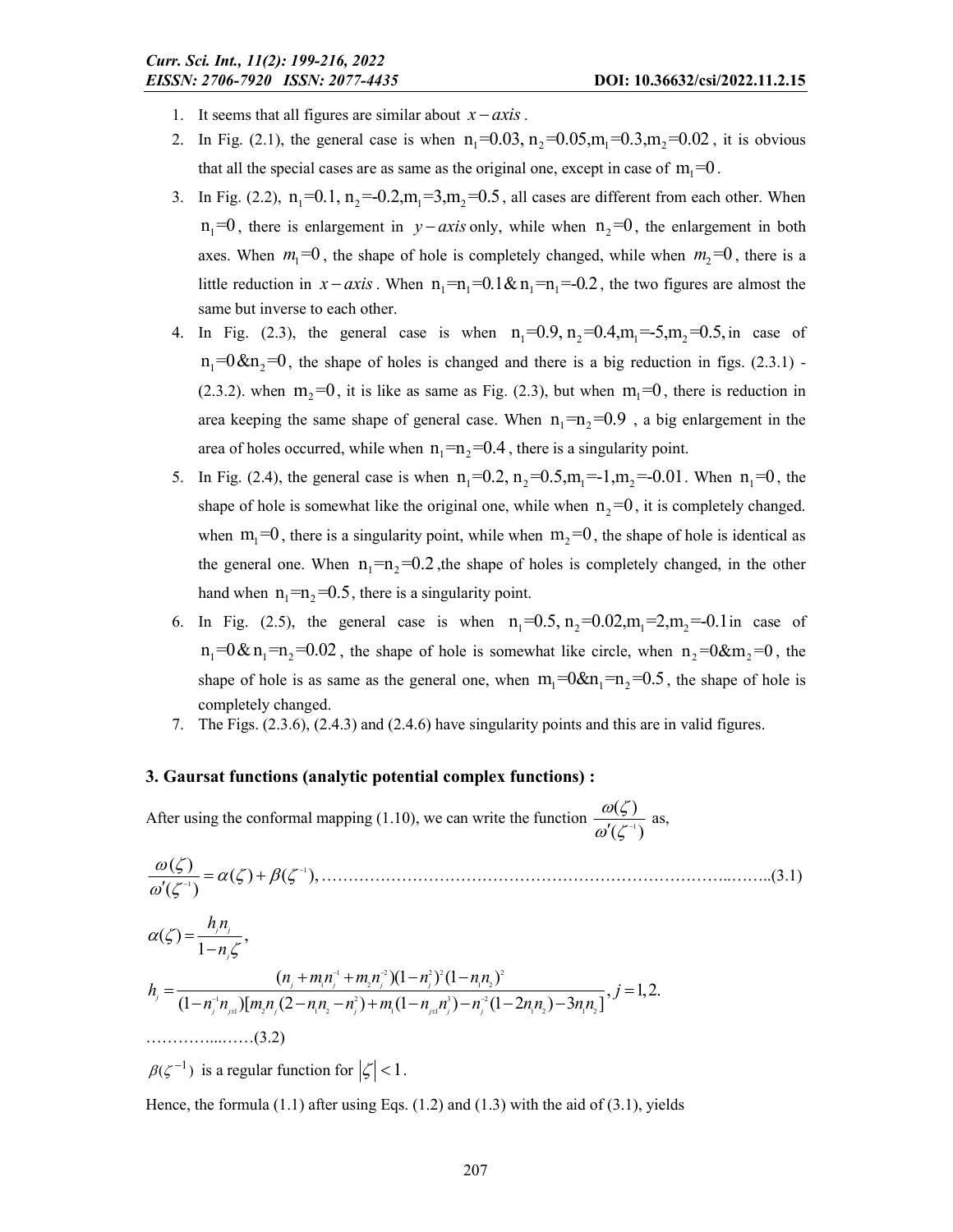*K F* ( ) ( ) ( ) ( ) ( ) , ………………………………………………………….(3.3)

where,

( ) ( ) ( ) ( ), ………………………………………………………….….…..(3.4)

1 *F F cK c N* ( ) ( ) ( )[ ( ) ( ) ] , ……………………………….……(3.5)

( ) , 2 (1 ) *x y S iS N c F f c f t* ( ) ( ( )) ( ). ………………………………..……..(3.6)

where, the function  $F(\sigma)$  and its derivatives satisfy Hölder condition.

To determine  $\varphi(\sigma)$ , multiply Eq. (2.3) by  $\frac{d\sigma}{2\pi i (\sigma-\zeta)}$ *i*  $rac{d\sigma}{\pi i(\sigma-\zeta)}$  where  $\zeta$  is any point lies in the region  $\gamma$ 

and integrating over the circle, we have

 <sup>2</sup> <sup>1</sup> 1 1 ( ) ( ) ( ) [ ( ) ] ( ), 2 ( ) 1 1 *j j <sup>j</sup> <sup>j</sup> j j h n cK K d N n A i n n* ………………………...(3.7)

where,

$$
A(\zeta) = \frac{1}{2\pi i} \int_{\zeta} \frac{F(\sigma)}{(\sigma - \zeta)} d\sigma \quad (3.8)
$$

The integral terms of Eq. (3.7) is

1 1 ( ) ( ) 2 ( ) 1 *j j j j h b d c i n* , ……………………………………………………………(3.9)

where  $b_i$ ,  $j = 1,2$  are constants in the complex form.

Using Eq.  $(3.9)$ , Eq.  $(3.7)$  will be written as

<sup>2</sup> <sup>1</sup> 1 ( ) { [ ( )] } ( ). 1 1 *j j j j <sup>j</sup> j j h n cK K cb N n A n n* ……………………………………..……..(3.10)

After differentiating Eq. (3.10) with respect to  $\zeta$  and then from Eq. (3.9), we get

2 2 2 , *<sup>j</sup> j j j j j KE h d E cb K h d* ……………………………………………………………………...……(3.11)

where,

2 1 1 2 2 2 2 , ( ) ( ); 1,2. (1 ) (1 ) *j j j j j j j j j j n cK n d E A n h d N n j n n* ……………………………(3.12)

The second Gaursat function  $\psi(\zeta)$  can be determined from Eq. (3.4).

### 4. Some applications

Here, we postulated some different applications for the first and second fundamental BVPs. In addition, we represent the stress components by figures in presence ad absence of heat.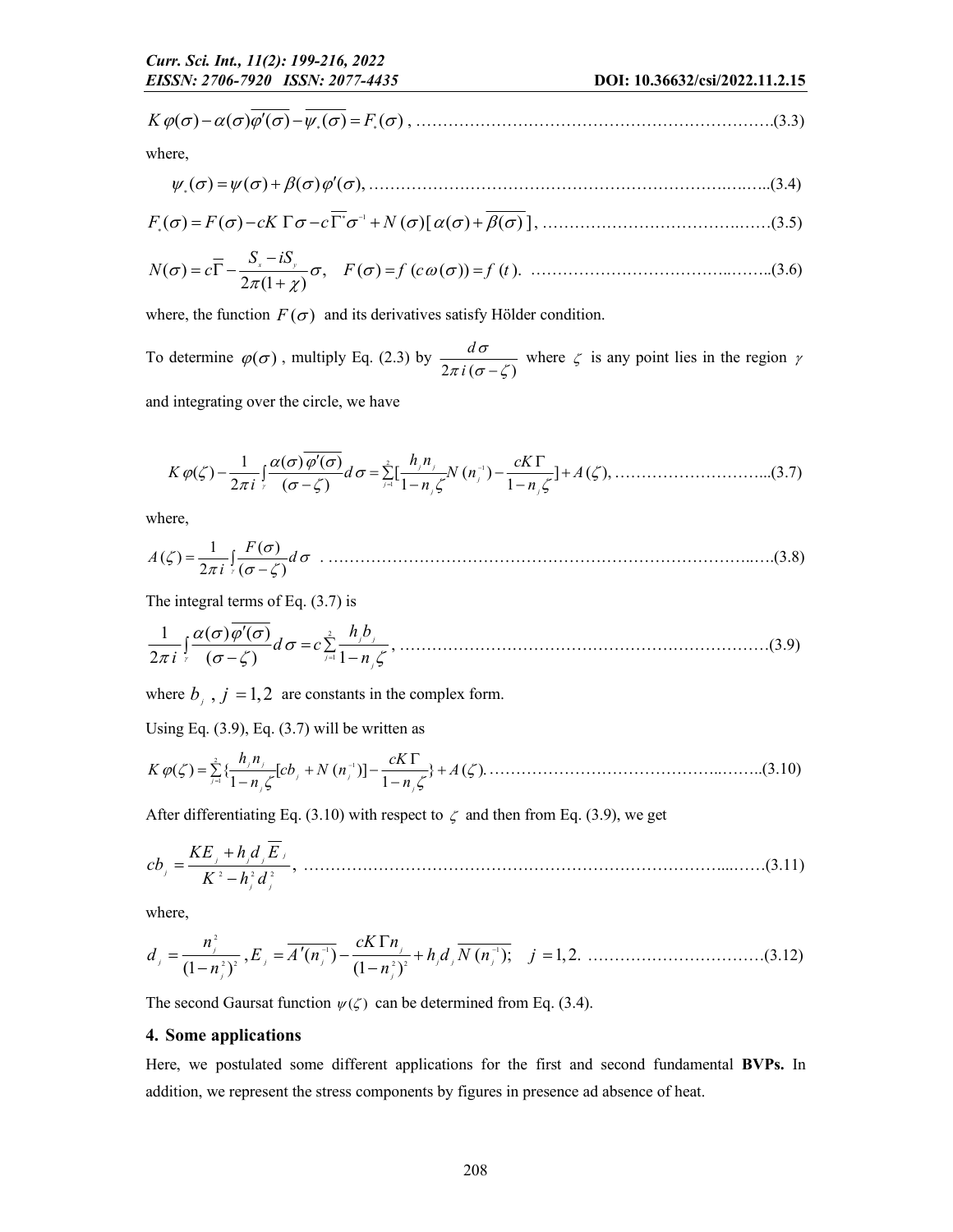Application 1: Unbounded plate with a curved hole under the effect of uniform tensile stress and flux of heat:

Assume 
$$
K = -1
$$
,  $\Gamma = \frac{P}{4}$ ;  $\Gamma^* = \frac{-P}{2} e^{-2i\theta}$ ;  $0 \le \theta \le 2\pi$ ,  $S_x = S_y = f = 0$ .

Then, the Gaursat functions become

2 1 / 4 ( ) ( ) 1 1 4 *j j j j j j P P h n c b n n* , ……………………………………………………...(4.1)

$$
\psi(\zeta) = -\frac{cP}{4}\left(\zeta^{-1} - \frac{\zeta}{\zeta - n_j}\right) + \frac{cP}{2}e^{-2i\theta}\zeta - \frac{\omega(\zeta^{-1})}{\omega'(\zeta)}\varphi_{*}(\zeta) + \sum_{j=1}^{2}\frac{h_j n_j \zeta}{\zeta - n_j}\varphi_{*}(n_j),
$$

( ) ( ) . <sup>4</sup> *cP* ………………………………………………………………………….....(4.2)

The Gaursat functions for an unbounded plate with two curvilinear holes *C* . The plate will stretch at infinity after applying a uniform tensile stress of intensity  $P$ , which makes an angle  $\theta$  with the  $x$ axis.

For 
$$
n_1
$$
=0.03,  $n_2$ =0.05,  $m_1$ =0,  $m_2$ =0.02, P=0.25, q=0.3,  $v$ =0.25,  $\alpha_p$  = 0.7, and  $G$  = 0.5, the relationship between the stress components  $\sigma_{xx}$ ,  $\sigma_{yy}$ ,  $\sigma_{xy}$  and the angle  $\theta$  are shown in Figs. (4.1)-(4.4).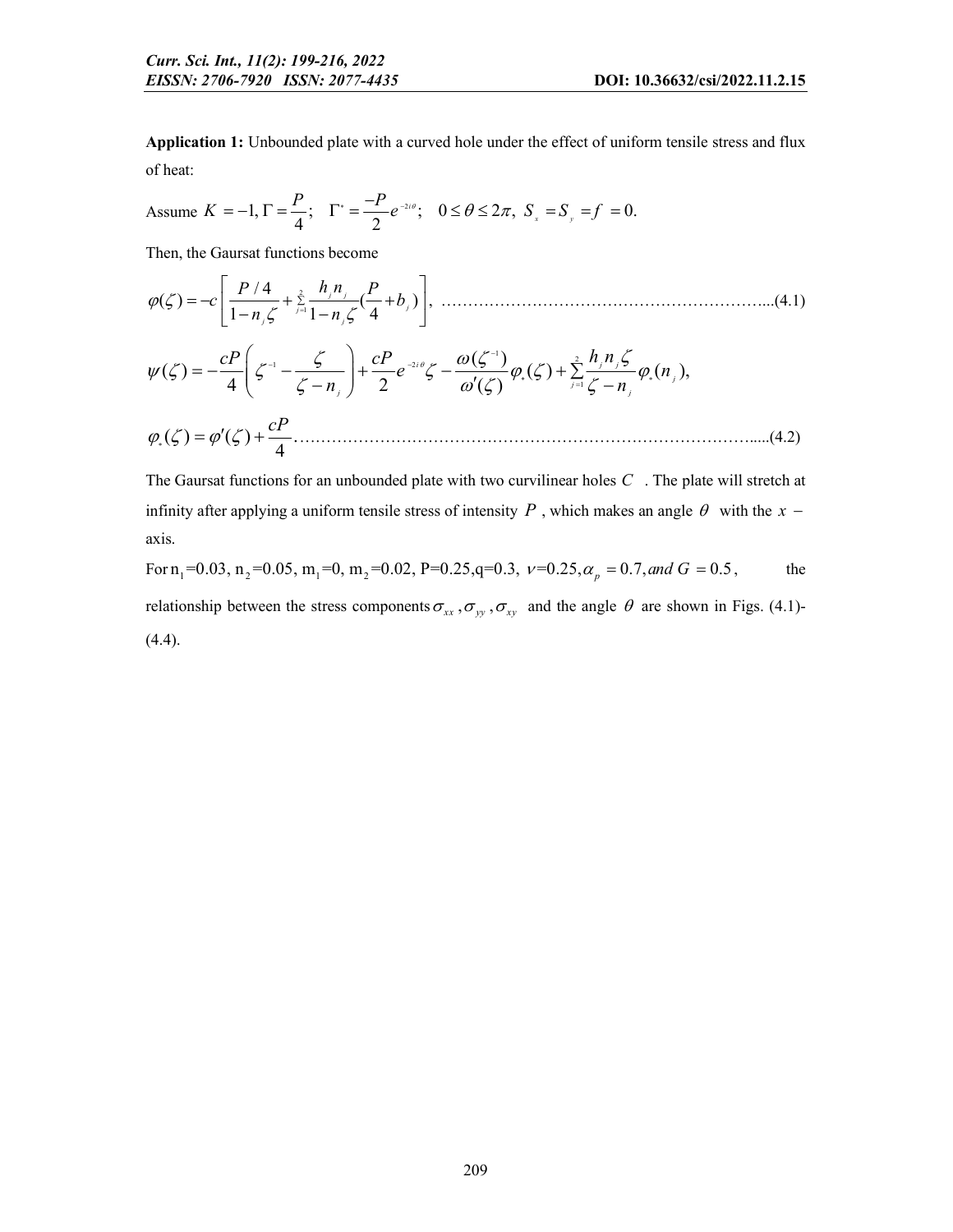

The maximum value of  $\sigma_{xx}$  is  $(2.22, \theta = 3.215 \& 6.214),$ The minimum value of  $\sigma_{xx}$  is  $(-2.47, \theta = 0.018 \& 3.071),$ The maximum value of  $\sigma_{yy}$  is  $(2.22, \theta = 3.215 \& 6.214),$ The minimum value of  $\sigma_{yy}$  is  $(-2.47, \theta = 0.018 \& 3.071),$ The maximum value of  $\sigma_{xy}$  is  $(0.647, \theta = 2.059)$ ,

Fig. (4.1). the stress functions in presence of heat  $\Theta$  according to Application 1.

| The | minimum                              | value | - of | $\sigma_{\rm uv}$ | $\overline{1}S$ |
|-----|--------------------------------------|-------|------|-------------------|-----------------|
|     | $(-0.645, \theta = 1.066 \& 4.209).$ |       |      |                   |                 |



Fig. (4.2). The ratio between the two normal stress in presence of heat Θ according to Application 1.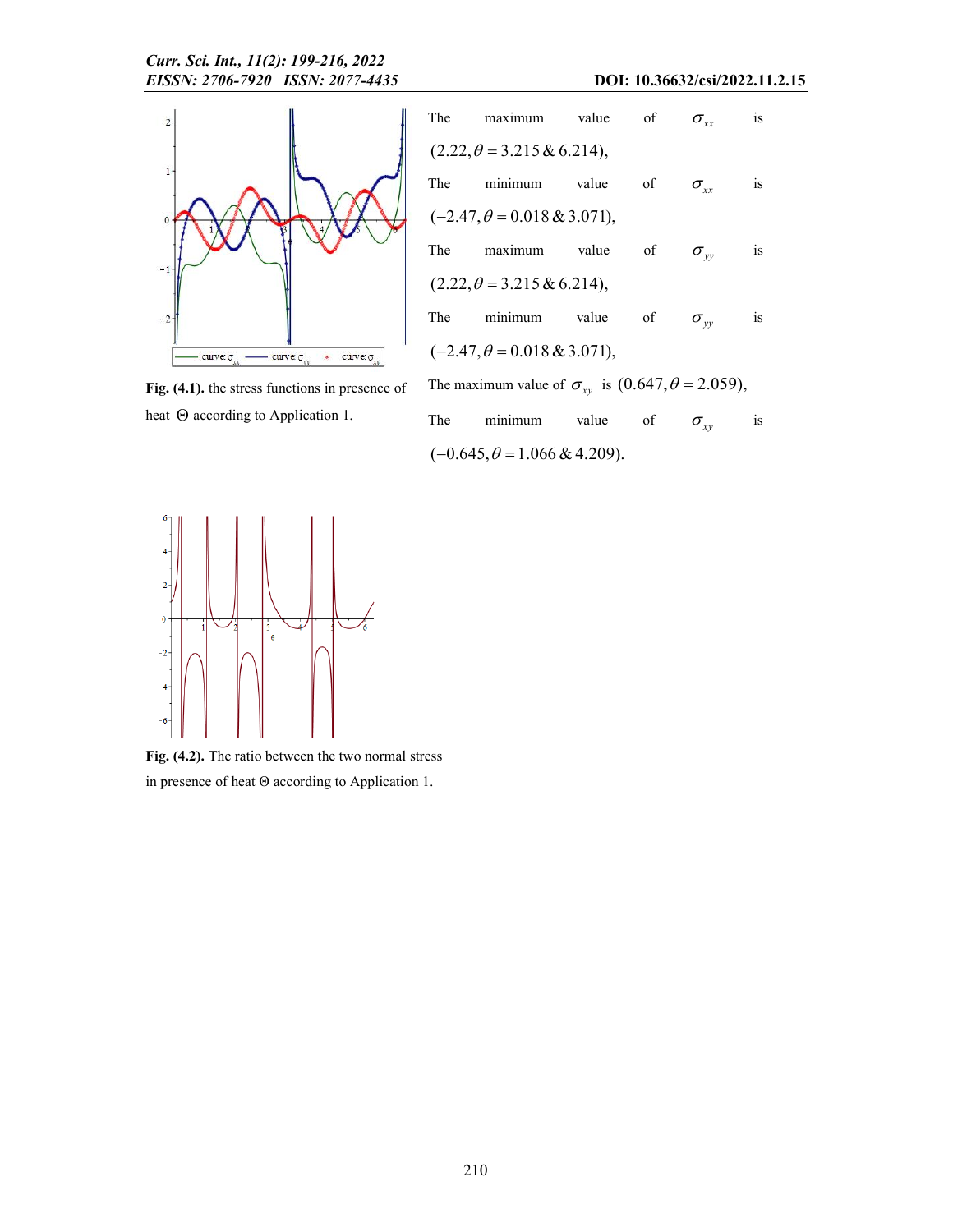

Fig. (4.3). the stress functions in absence of heat  $\Theta$  according to Application 1.

|                                                                   | The maximum value of |  |            | $\sigma_{xx}$     | is |  |  |
|-------------------------------------------------------------------|----------------------|--|------------|-------------------|----|--|--|
| $(1.035, \theta = 1.557 \& 4.672),$                               |                      |  |            |                   |    |  |  |
|                                                                   | The minimum value    |  | $\circ$ of | $\sigma_{\rm xx}$ | is |  |  |
| $(-0.638, \theta = 0.619 \& 5.648),$                              |                      |  |            |                   |    |  |  |
|                                                                   | The maximum value    |  | of         | $\sigma_{w}$      | is |  |  |
| $(0.589, \theta = 0.6 \& 5.648),$                                 |                      |  |            |                   |    |  |  |
|                                                                   | The minimum value of |  |            | $\sigma_{w}$      | is |  |  |
| $(-1.097, \theta = 1.614 \& 4.672),$                              |                      |  |            |                   |    |  |  |
| The maximum value of $\sigma_{xy}$ is $(1.928, \theta = 2.045)$ , |                      |  |            |                   |    |  |  |

The minimum value of  $\sigma_{xy}$  is  $(-1.928, \theta = 4.241)$ .



Fig. (4.4). The ratio between the two normal stress in absence of heat Θ according to Application 1.

Application 2: A curved hole with two poles that is subjected to a constant pressure *P* : If  $K=-1$  ,  $S_x=S_y=\Gamma=\Gamma^*=0$  ,  $f(t)=Pt$  ,  $\Theta=q\,y$  . We get

2 1 ( ) <sup>1</sup> *j j j j j P h n b c n* , …………………………………………………………….……(4.3)

$$
\psi(\zeta) = cP\zeta - cP(n_1 + n_2) - \frac{\omega(\zeta^{-1})}{\omega'(\zeta)}\varphi'(\zeta) + \sum_{j=1}^{2} \frac{h_j \zeta}{1 - n_j \zeta} \varphi'(n_j). \tag{4.4}
$$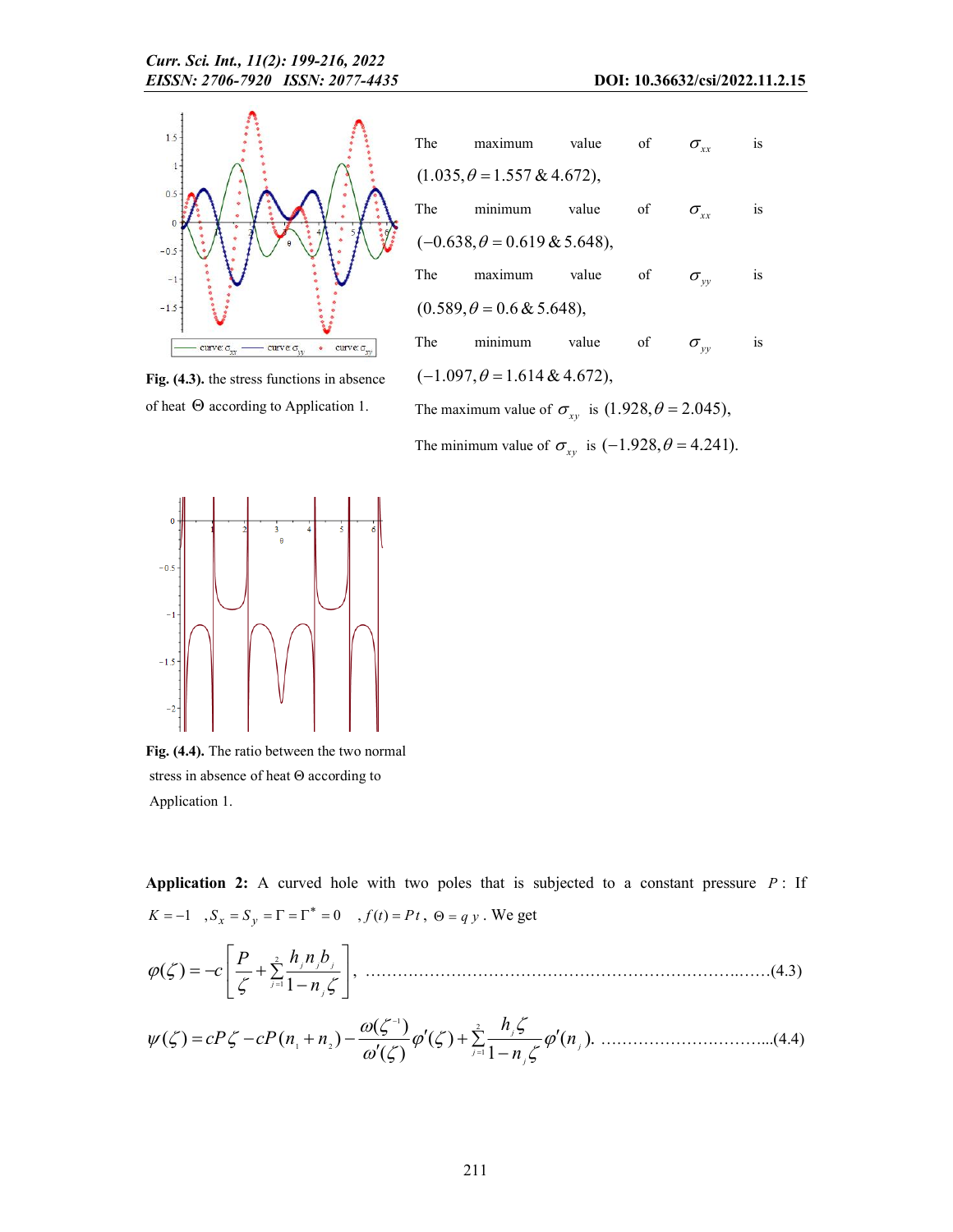Thus, Eqs. (4.3)- (4.4) are the first fundamental problem solution for an isotropic unbounded plate with the curvilinear hole, in absence of external force and a uniform pressure *P* is subjected to edges. For  $n_1 = 0.03$ ,  $n_2 = 0.05$ ,  $m_1 = 0$ ,  $m_2 = 0.02$ ,  $P = 0.25$ ,  $q = 0.3$ ,  $v = 0.25$ ,  $\alpha_p = 0.7$ , and  $G = 0.5$ , the relationship between the stress components  $\sigma_{xx}$ ,  $\sigma_{yy}$ ,  $\sigma_{xy}$  and the angle  $\theta$  are shown in Figs. (4.5) -(4.8).



The maximum value of  $\sigma_{xx}$  is  $(8, \theta = 3.161 \& 7.35)$ , The minimum value of  $\sigma_{xx}$  is  $(-6, \theta = 0 \& 3.161)$ , The maximum value of  $\sigma_{yy}$  is  $(8, \theta = 3.161 \& 7.35)$ , The minimum value of  $\sigma_{yy}$  is  $(-6, \theta = 0 \& 3.161)$ , The maximum value of  $\sigma_{xy}$  is  $(3.722, \theta = 0.253)$ , The minimum value of  $\sigma_{xy}$  is  $(-3.721, \theta = 5.997)$ .

Fig. (4.5). the stress functions in presence of heat  $\Theta$  according to Application 2.



Fig. (4.6). The ratio between the two normal stress in presence of heat Θ according to Application 2.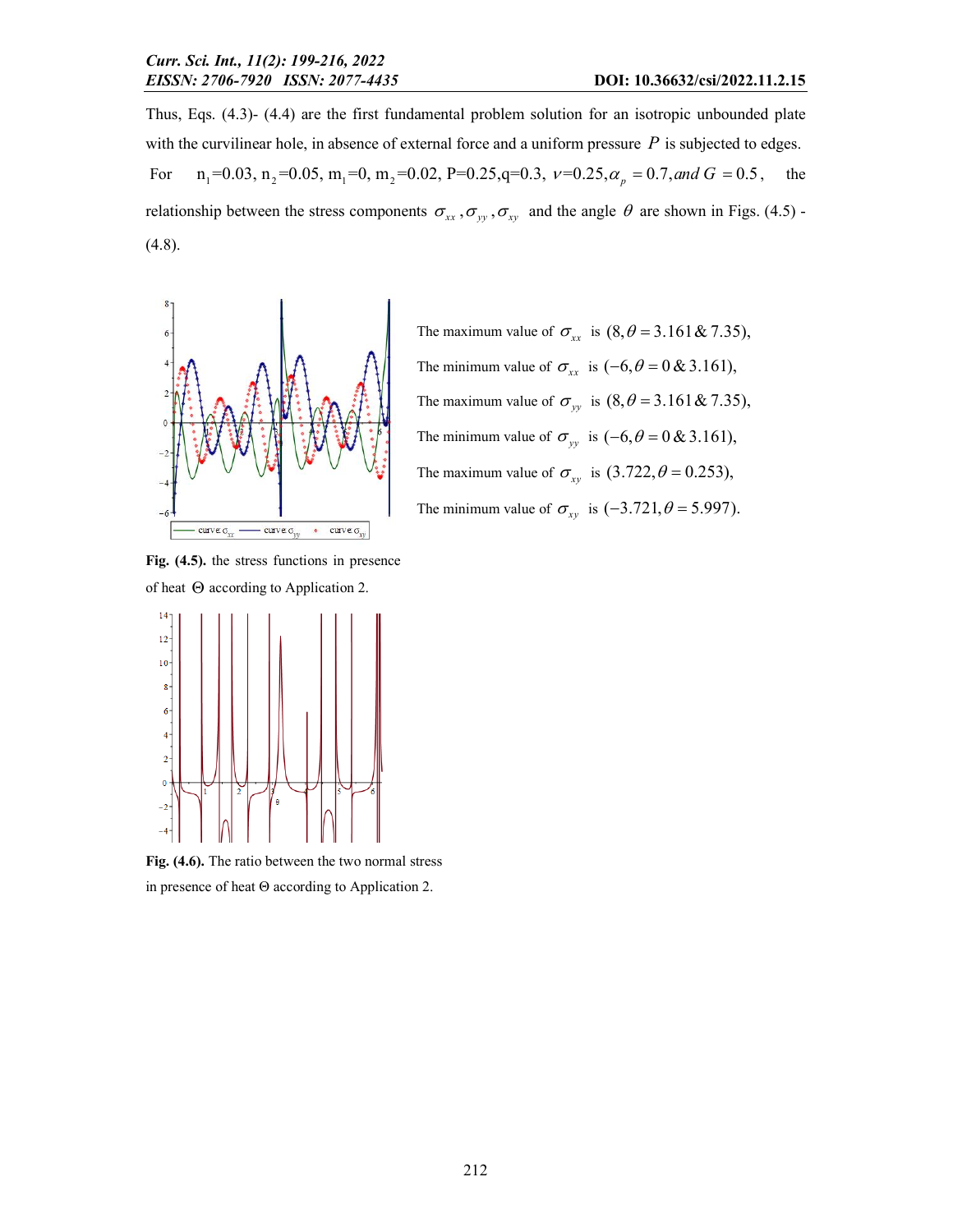

Fig. (4.7). the stress functions in absence of heat  $\Theta$  according to Application 2.



The minimum value of  $\sigma_{xy}$  is  $(-7.311, \theta = 5.997)$ .



Fig. (4.8). The ratio between the two normal stress in absence of heat Θ according to Application 2.

Application 3: The external force acts on the curvilinear's middle:

When, 
$$
k = \chi
$$
,  $\Gamma = \Gamma^* = f = 0$ . Then,  
\n
$$
\chi \varphi(\zeta) = \frac{-c \chi P / 4}{1 - n_{\zeta} \zeta} + \sum_{j=1}^{2} \frac{h_{j} n_{j}}{1 - n_{\zeta} \zeta} \Big[ N (n_{j}^{-1}) + cb_{j} \Big], \dots
$$
\n
$$
\psi(\zeta) = -\frac{\omega(\zeta^{-1})}{\omega'(\zeta)} \varphi_{\zeta}(\zeta) + \sum_{j=1}^{2} \frac{h_{j} n_{\zeta} \zeta}{\zeta - n_{j}} \varphi_{\zeta}(n_{j}^{-1}) \dots
$$
\n
$$
(4.6)
$$
\nWhere,  $\varphi_{\zeta}(\zeta) = \varphi'(\zeta) + \frac{cP}{4}$ .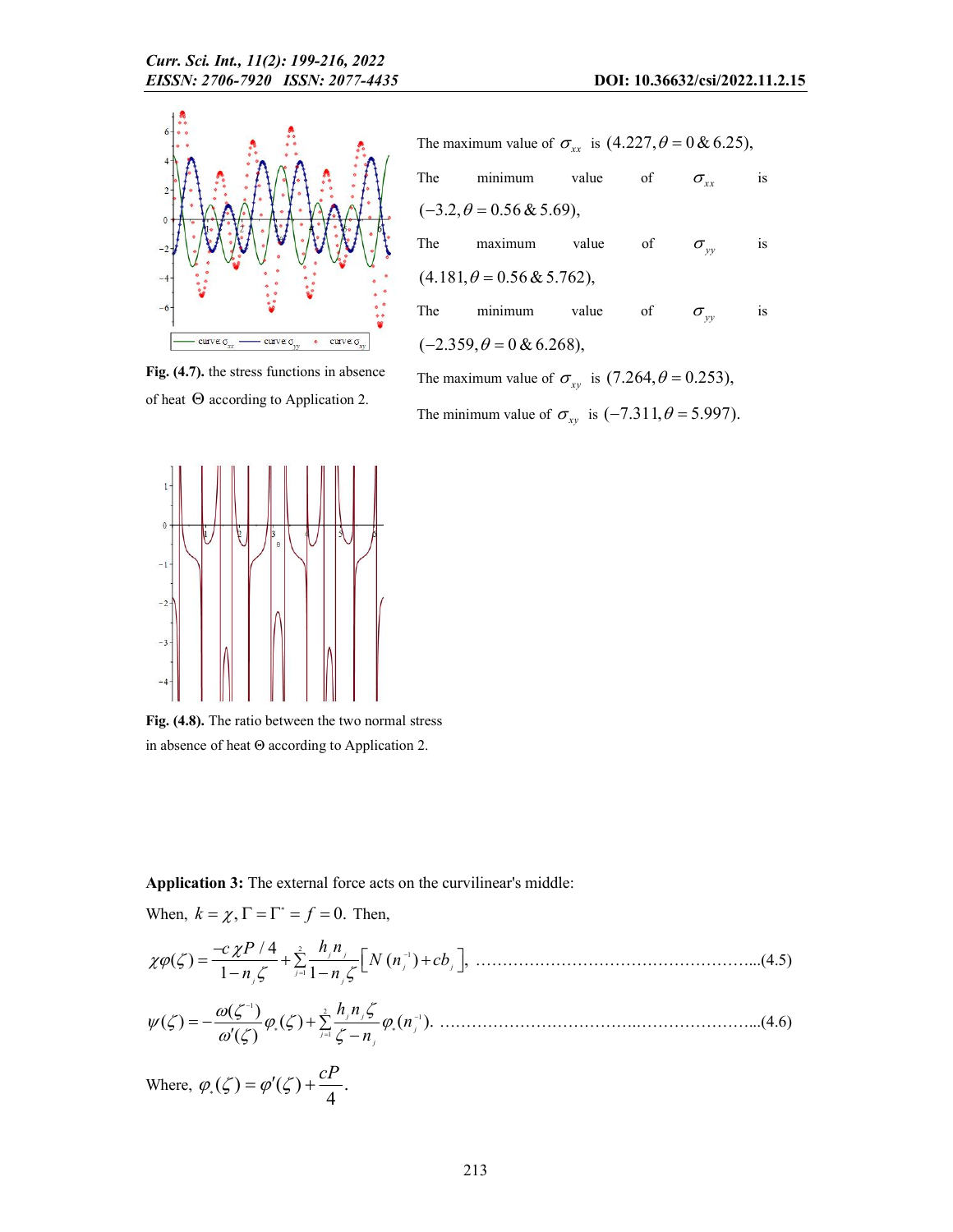When the force acts on the curvilinear kernel, we get the second fundamental boundary problem. The stresses will be assumed to vanish at infinity, and it will be clear that there is no rotation with the kernel.

For  $n_1 = 0.03$ ,  $n_2 = 0.05$ ,  $m_1 = 0$ ,  $m_2 = 0.02$ ,  $P = 0.25$ ,  $q = 0.3$ ,  $v = 0.25$ ,  $\alpha_p = 0.7$ , and  $G = 0.5$ , the relationship between the stress components  $\sigma_{xx}$ ,  $\sigma_{yy}$ ,  $\sigma_{xy}$  and the angle  $\theta$  are obtained in Figs. (4.9)-(4.12).



| The                                 | maximum value of |       |    | $\sigma_{xx}$     | is        |  |  |
|-------------------------------------|------------------|-------|----|-------------------|-----------|--|--|
| $(20237, \theta = 3.179 \& 6.195),$ |                  |       |    |                   |           |  |  |
| The                                 | minimum value    |       | of | $\sigma_{\rm xx}$ | <i>is</i> |  |  |
| $(-2.212, \theta = 0.055 \& 3.07),$ |                  |       |    |                   |           |  |  |
| The                                 | maximum value    |       | of | $\sigma_{w}$      | is        |  |  |
| $(20237, \theta = 3.179 \& 6.195),$ |                  |       |    |                   |           |  |  |
| The                                 | minimum          | value | of | $\sigma_{w}$      | is        |  |  |
| $(-2.212, \theta = 0.055 \& 3.07),$ |                  |       |    |                   |           |  |  |

Fig. (4.9). the stress functions in presence of heat Θ according to Application 3.





Fig. (4.10). The ratio between the two normal stress in presence of heat Θ according to Application 3.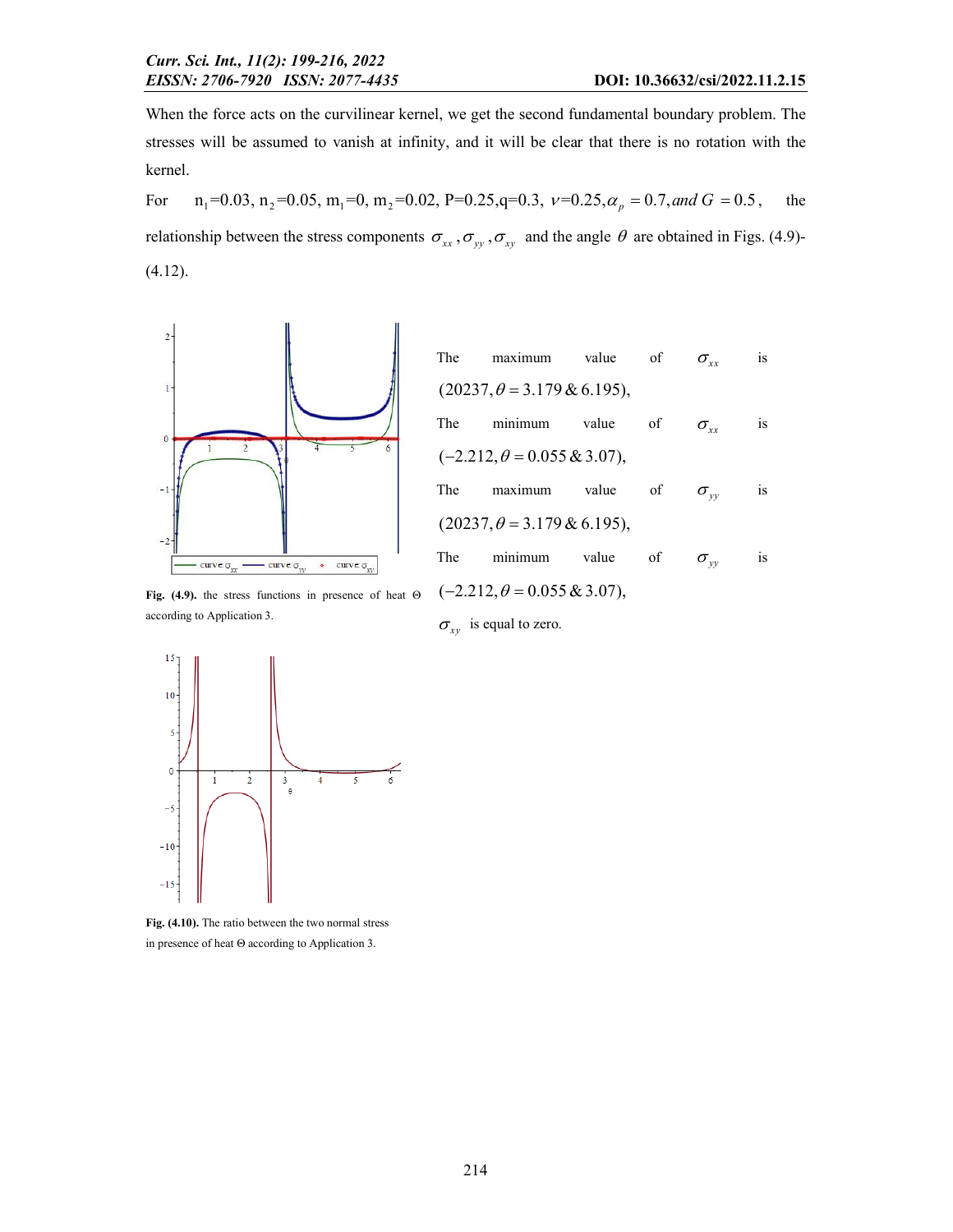

The maximum value of  $\sigma_{xx}$  is  $(0.019, \theta = 1.219)$ , The minimum value of  $\sigma_{xx}$  is  $(-0.046, \theta = 5.145)$ , The maximum value of  $\sigma_{yy}$  is  $(-0.002, \theta = 1.122)$ , The minimum value of  $\sigma_{yy}$  is  $(-0.044, \theta = 5.648)$ , The maximum value of  $\sigma_{xy}$  is  $(0.014, \theta = 2.959)$ , The minimum value of  $\sigma_{xy}$  is

 $(-0.045, \theta = 0 \& 6.247).$ 

Fig. (4.11). the stress functions in absence of heat  $\Theta$ according to Application 3.



Fig. (4.12). The ratio between the two normal stress in absence of heat Θ according to Application 3.

#### 5. Conclusion

Here, we will show the important points in the previous discussion

(i) Unbounded region was mapped inside the unit circle  $\gamma$  by the conformal mapping  $z = c \omega(\zeta), c > 0$ , where  $\omega'(\zeta) \neq 0, \infty$ , for  $|\zeta| < 1$ .

(ii) From boundary value issues, we can obtain the integro-differential equation with discontinuous kernel, when the conformal mapping is applied,  $z = c\omega(\zeta)$ ,  $c > 0$ .

(iii) In order to solve the integro-differential equation and extract the functions immediately, the Cauchy approach is preferred.